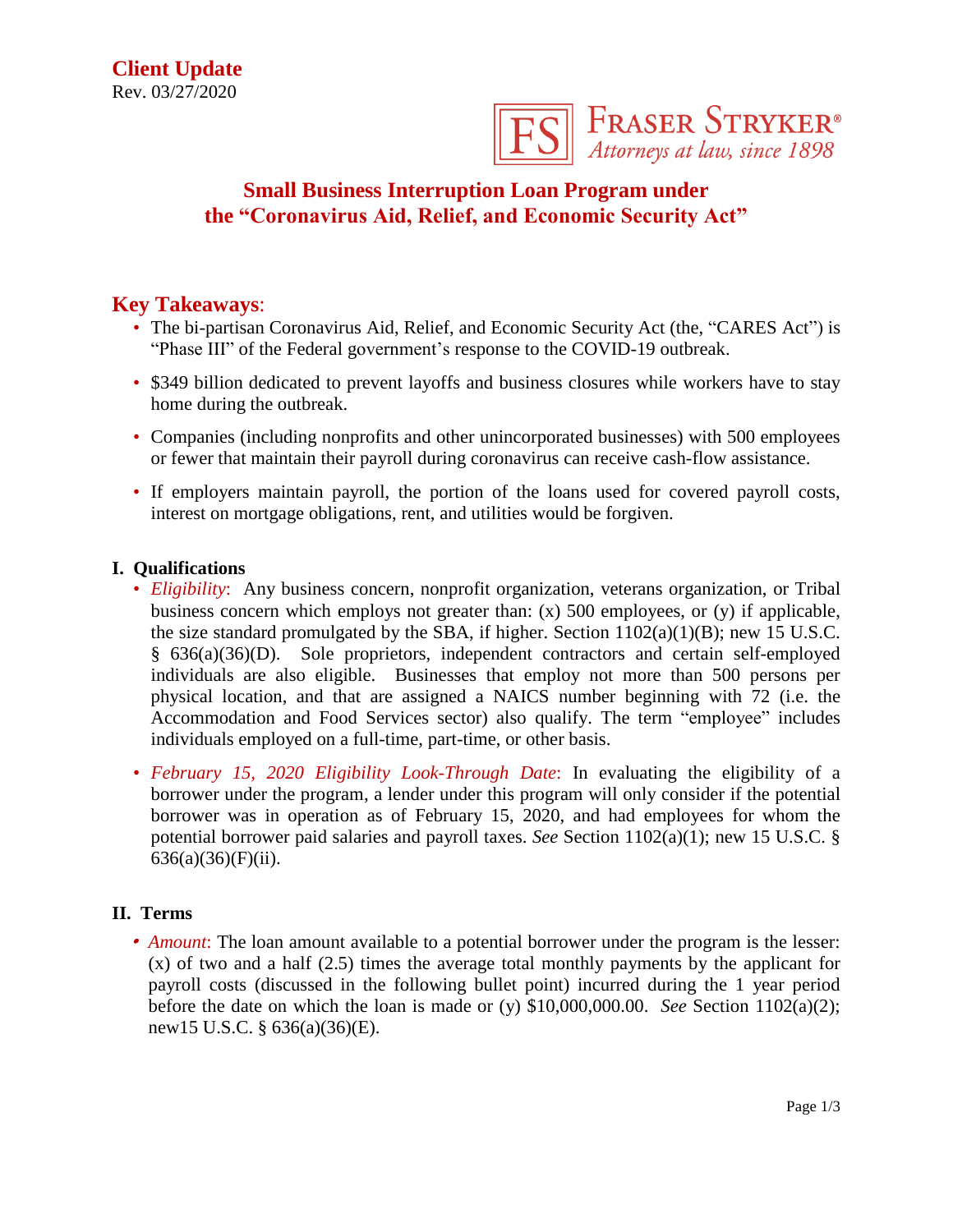- *Payroll Costs:* For purposes of Section 1102, "payroll costs" mean the sum of payments to an employee as compensation, such as salary, wages or commissions; tips; payment for leave (sickness, bereavement, vacation, medical, etc.); separation allowance; payment for group health care benefits & premiums; payment of retirement benefits; or, payment of state or local tax on the compensation of employees. It does not include compensation of employees for the amount in excess of \$100,000, prorated for the covered period (i.e. February 15, 2020 to June 30, 2020); certain payroll taxes (i.e. FICA and income tax withholding); and certain payments for family and sick leave for which a tax credit is received.
- *Allowable Uses*: A recipient will use the proceeds of the loan to cover payroll costs (as defined above); payment of group health care benefits & premiums; employee salaries; interest payments on mortgage obligations; rent; utilities; and any interest on any other debt obligations incurred before February 15, 2020. *See* Section 1102(a)(2); new 15 U.S.C. § 636(a)(36)(F)(i).
- *Other Terms:* The interest rate on a loan made under the program will not exceed 4 percent. All loans are nonrecourse and no personal guarantee. *See* Section 1102(a)(1); new 15 U.S.C.  $§ 636(a)(36)(F)(i)(v), (J), (L).$

#### III. **Loan Forgiveness.**

- *Loan Forgiveness*: A borrower under the program would be eligible for loan forgiveness in an amount up to the amount spent over an eight week period by the borrower on: (a) the total payroll costs (as defined above) incurred by the borrower during the covered period (eight weeks beginning on the date of the loan); (b) payment of interest on mortgages on real or personal property incurred before February 15, 2020; (c) rent obligations (i.e. rent due on a lease in force prior to February 15, 2020); and (d) utility payments where the utility service began before February 15, 2020. See Section 1106(b).
- *Loan Forgiveness Reduction: Reduction in Workforce.* There are two mechanisms for a reduction in the potential amount forgiven. The first is a formula based on a reduction in employees employed by the borrower during the covered period, meaning the eight week period beginning on the date of the loan. Specifically, the total potentially maximum forgivable amount is multiplied by the quotient obtained by taking: (x) the average number of full-time equivalent employees during the covered period divided by, at the option of the borrower, either (a) the average number of full time employees from February 15, 2019 to June 30, 2019, or (b) the average number of full time employees from January 1, 2020 to February 29, 2020. Section 1106(d)(2)(A).
- *Loan Forgiveness Reduction: Decrease in Compensation.* The maximum amount that is forgivable is also reduced by the amount of any reduction in total salary or wages of any employee who did not receive, during any single pay period during 2019, wages or salary at an annualized rate of pay in an amount more than \$100,000 during the covered period that is